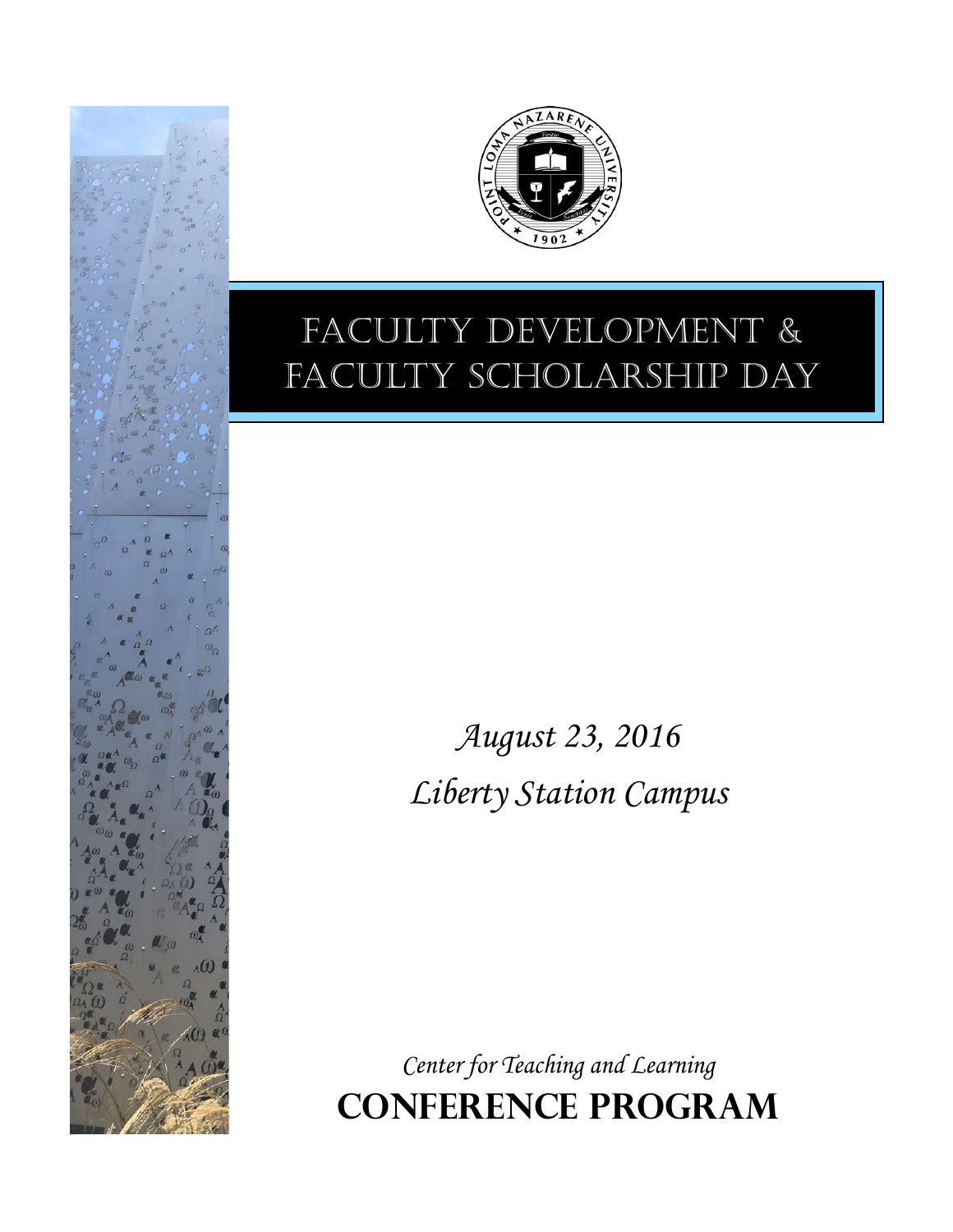# ScheDule & campuS map

## Registration: 8:30-9:10

Faculty Development Day Schedule: Session A: 9:10-10:00 Session B: 10:10-11:00 Session C: 11:10-12:00

Hawaiian Luau Lunch: 12:00-12:50

Faculty Scholarship Day Schedule: Session A: 1:00- 2:00 Session B: 2:15-3:15

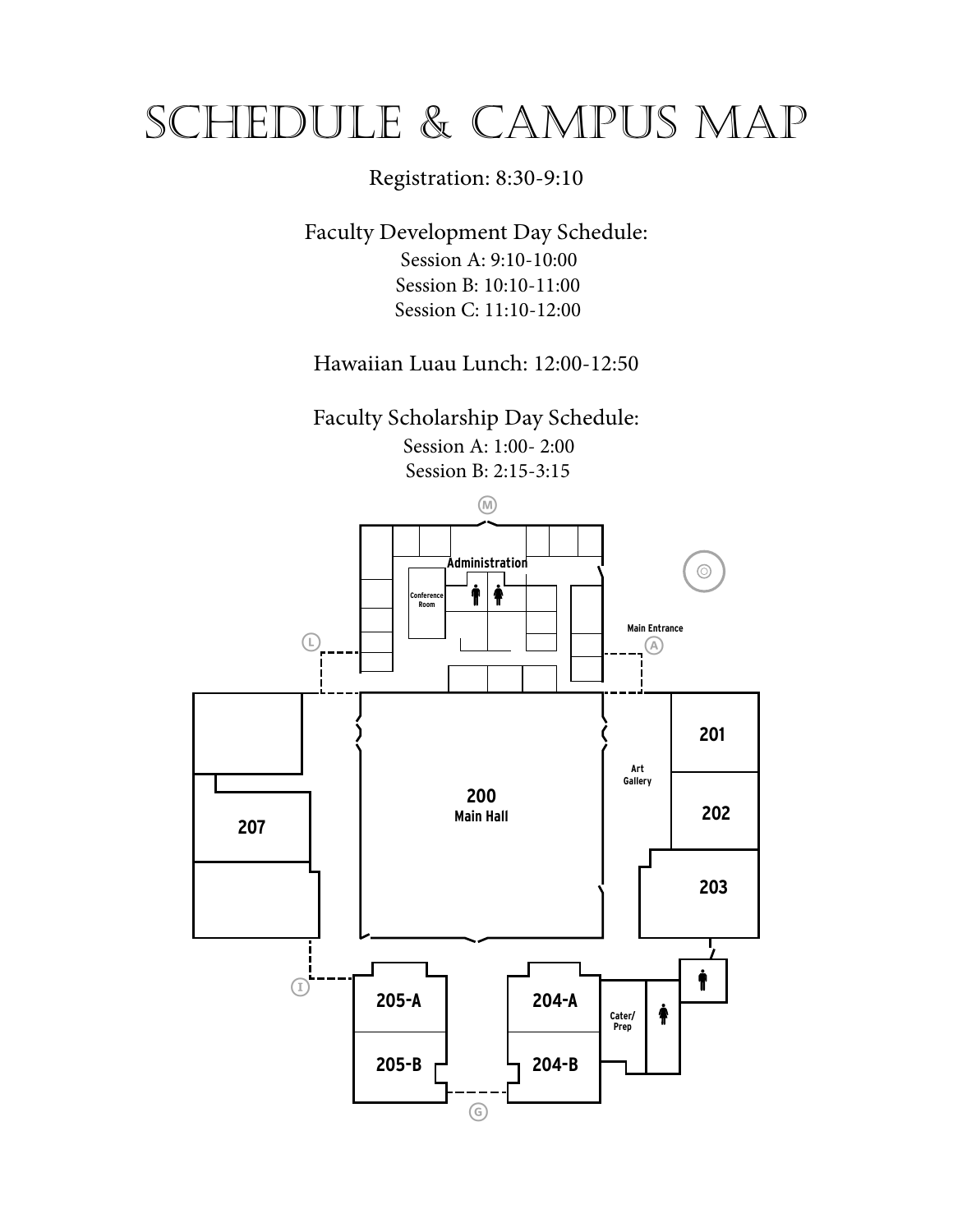## NOTES

 $\Box$ "The only way to be truly satisfied is to do what you believe is great work. And the only way to do great work is to love what you do."  $\sim$  Steve Jobs, 2005 Commencement Address, Stanford University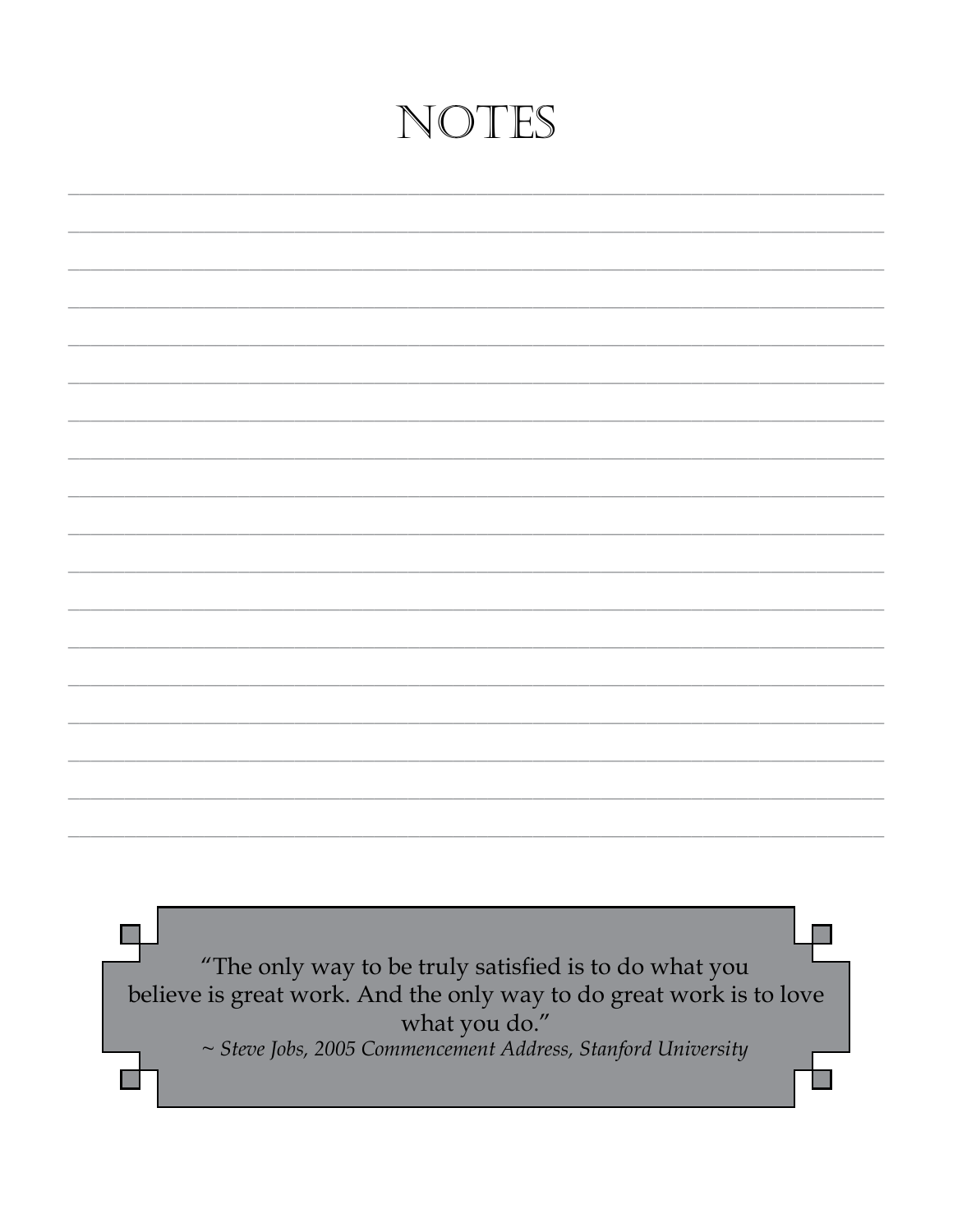# FACULTY DEVELOPMENT SESSIONS

*Session A: 9:10-10:00 Session B: 10:10-11:00 Session C: 11:10-12:00*

*\* Each presentation will be given three times, once for each session.\**

#### **Student Success Collaborative Training Room**

**201**

*Sara Kuzmik, PLNU's Student Success Consultant from Washington D.C. and Mark Pitts, Facilitators*

This session will feature an introduction/review of standard Student Success Collaborative features and activities, an introduction of new features to aid faculty advisors and department chairs, and a preview of the new EAB Campus advising and communication tool scheduled for implementation in January. All full-time faculty should attend one of the three sessions.

#### **Effective Writers**  $\Rightarrow$  **Effective Experts Room**

*Kathryn Belsey Huff, Facilitator* **202**

> Resources and strategies for designing writing assignments that equip students for success in the disciplines. We will be designing writing assignments that stimulate critical thinking, provide discipline-centered writing opportunities, and promote student confidence and expertise.

#### **Getting Students to Come to Class Prepared Room**

*John Dally and Jo Clemmons, Facilitators* **203**

> Students' study habits have changed! Think how wonderful it would be to have students who did their homework and came to class eager to learn. The strategies you'll learn in this workshop have the power to change the dynamics in your class. It can also make teaching a lot more fun!

#### **Disabling Difference: Strategies for Teaching Students with Disabilities Room 204**

*Nichole Hope-Moore, Facilitator*

The number of students with disabilties in college is growing! We will look at strategies to tweak your current teaching approach, addressing a variety of disabilities such as ADHD, autism, anxiety and others.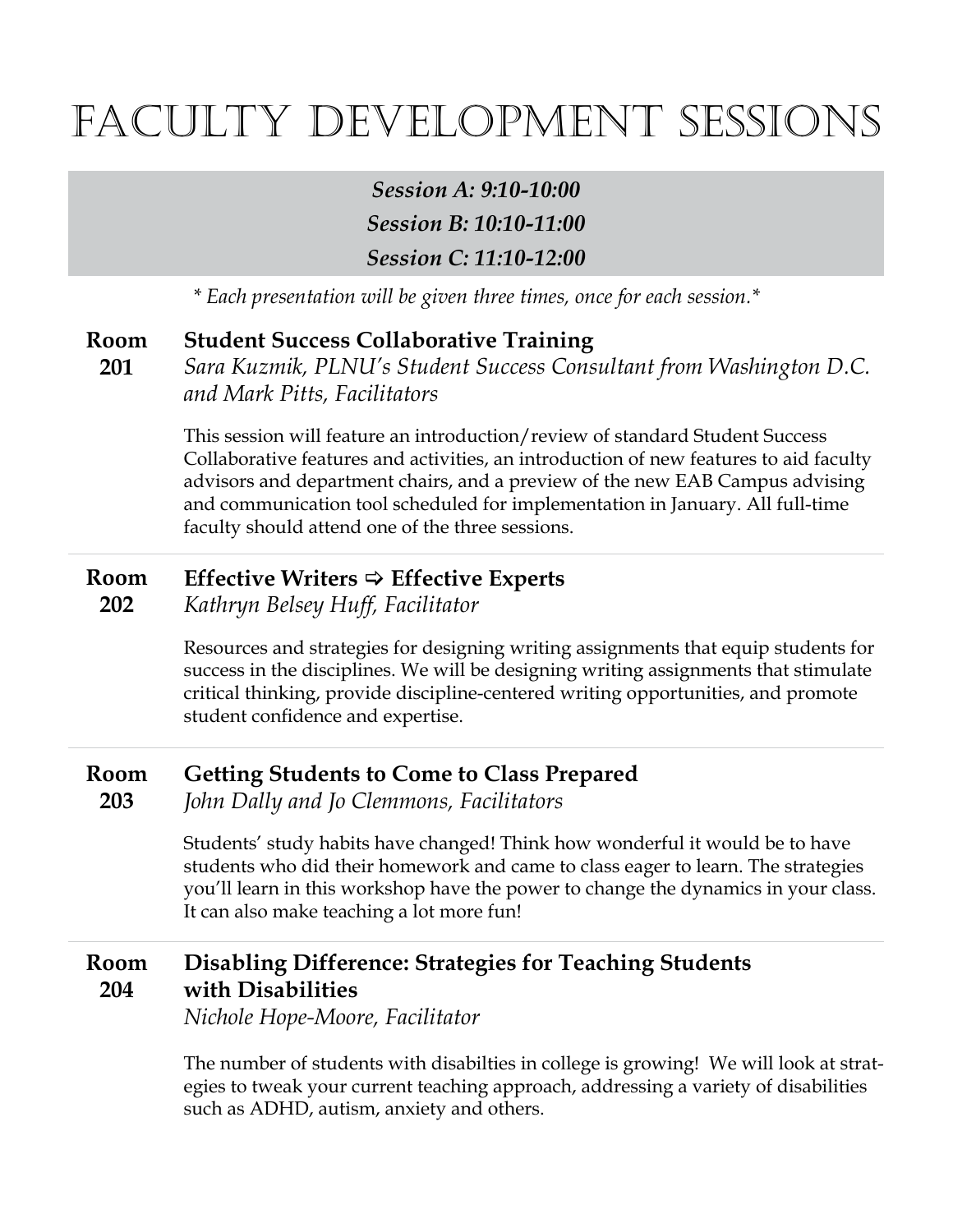#### **Reducing Classroom Incivility Room**

*Lindsey Lupo, Facilitator* **205**

> In this session, we'll discuss common ways that students act in an oppositional manner and how teachers themselves often contribute to the cycle of incivility. We'll also consider strategies for dealing with incivility, including the provision of a clear and meaningful rationale for classroom civility and the establishment of an ongoing practice of immediacy.

#### **Finding Learning Resources in Canvas Commons Room**

*Katie Jacobson, Facilitator* **207**

> What if you could find "already made" bits of instruction to use in your Canvas course? Canvas Commons is an Open Educational Resource (OER), which offers instructional resources created by users in the Canvas Community who want to share their work. Come learn about OERs, Canvas Commons and Creative Commons licensing which allows educators to share what they have created without all the restrictions imposed by copyright law.



Hawaiian Pineapple Cake

*\*Thank you to Patrick Sofranko and Janell Telles and the PLNU-Sodexo Team!*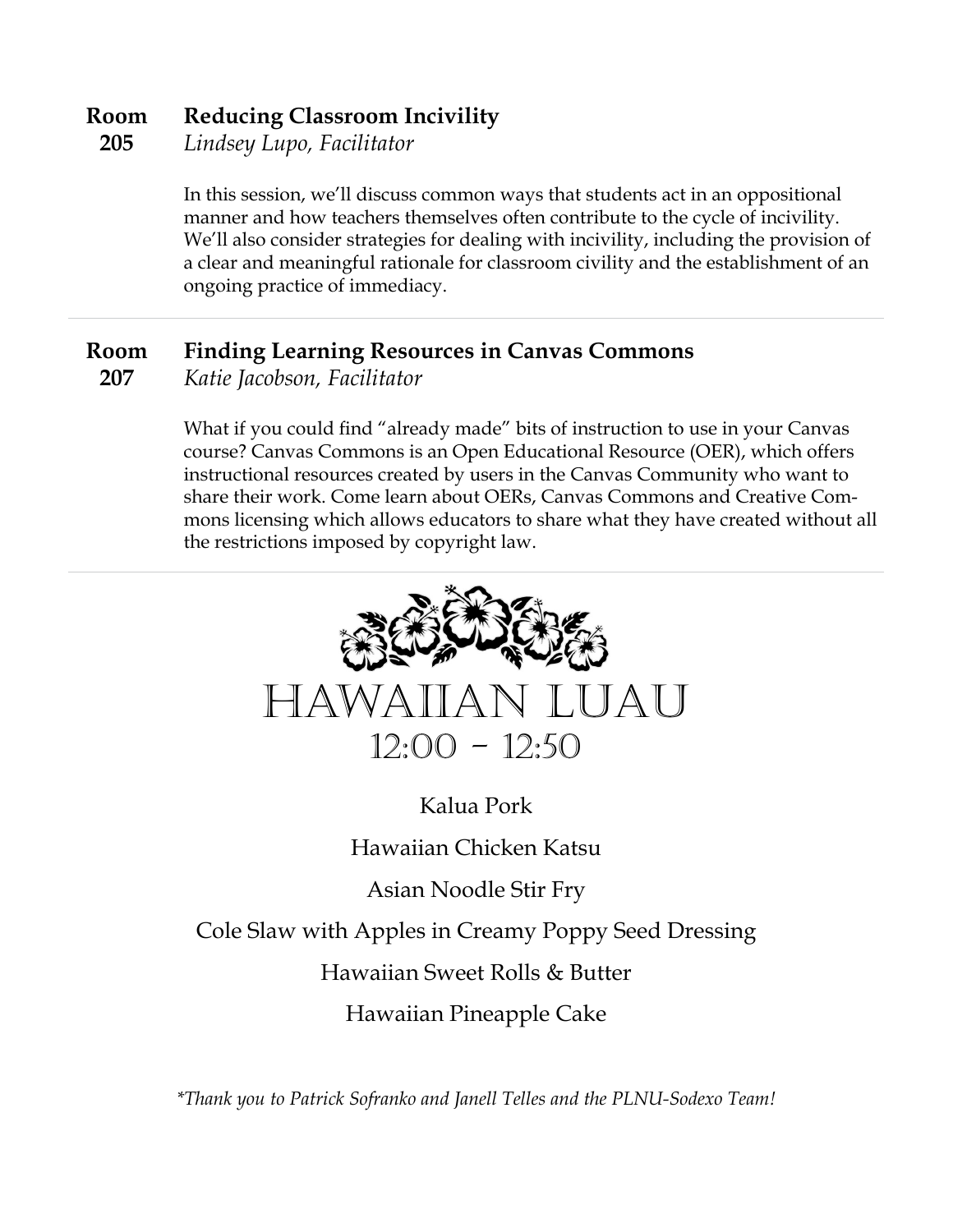## Faculty ScholarShip Day **SESSIONS**

## *Session A: 1:00-2:00*

#### **Room I Know Why the Caged Bird Sings**

**201** *Moderator: Jim Daichendt*

> **Jamie Gates with Students Bianca Argao, Lauren Chafn, and Jacque Mullen** Undergraduate Human Trafficking Summer Research

#### **Senyo Adjibolosoo**

The Meaning and Signifcance of Moral Capital

#### **Bettina Pedersen**

Feminism in Christian Higher Education and Why It Still Matters

#### **Room It's a Small World After All**

**202** *Moderator: Jen Lineback*

> **Maria Zack** Seventeenth and Eighteenth Century Mathematics in Europe

#### **Rosco Williamson** Political Theology and International Relations

#### **Diana Cordileone**

The Making of the Modern World: An Interpretation of World History Since 1500

- **Room The Mamas and the Papas**
- **203** *Moderator: Chris Sloan*

#### **Katie Manning**

*Tasty Other*: Poems of New Motherhood

#### **Courtney Mayer**

And the Vatican Said Yes! Redesigning Pope Francis' book, *Laudato Si: On Care of Our Common Home*

#### **Mike Mooring**

Studying Cloud Forest Mammals in Costa Rica Using Scent Detection Dogs and Camera Traps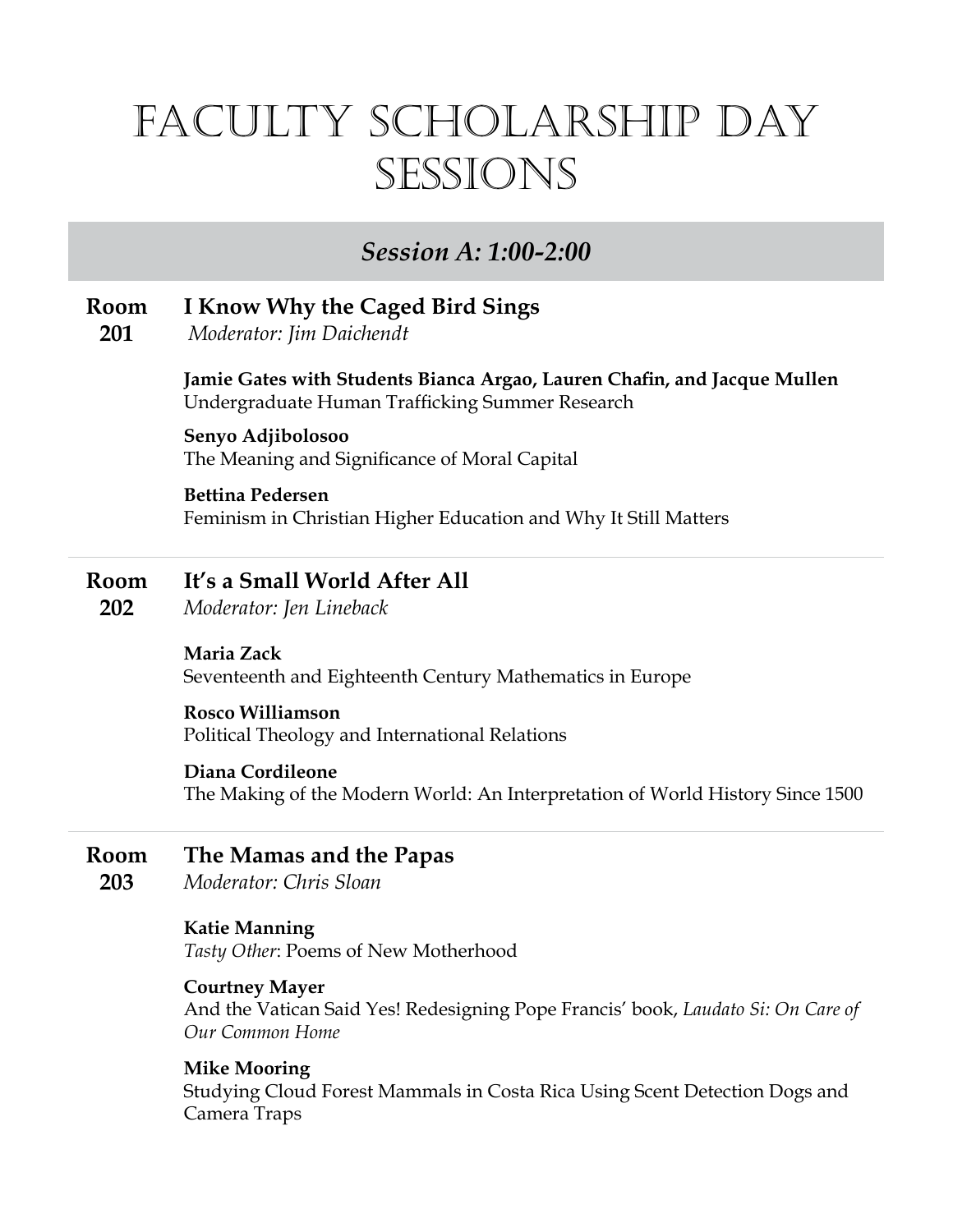#### **By the Book Room**

*Moderator: Frank Quinn* **204**

## **Sam Powell**

The Good Book: Doctrine of Scripture and Reason, Emotion and Freedom in Christian Thought

### **Catherine Crockett**

Researching and Implementing Best Practices in Quantitative Literacy

## **Doug Fruehling**

Art, Artifacts and Architecture: Cataloging Project

#### **Famous Couples for 30 Room**

*Moderator: Walter Cho* **205**

**Marc Perry**

Cobalt-Catalyzed Cross-Coupling Reactions

## **Kendra Oakes Mueller and John Wu**

Married Couples: Predictors of Marriage Satisfaction and Divorce

## **Ariane Jansma**

Analysis of the Interaction Between Viral Proteins and PDZ Domains

## *Session B: 2:15-3:15*

#### **Room It Was a Dark and Stormy Night**

**201** *Moderator: Melissa Newman*

## **Bettina Pedersen**

Jane Eyre and the Doctrine of Universal Salvation

#### **James Wicks**

Sympathetic Views of Japan in Chinese Art House Cinema

## **Max Butterfeld**

Look at All Those Prefaces: Research Tales from the BS Psychology Lab

*Session B continued on back...*

"Always remember what you have learned. Your education is your life guard it well." *~Proverbs 4:13, GNT*